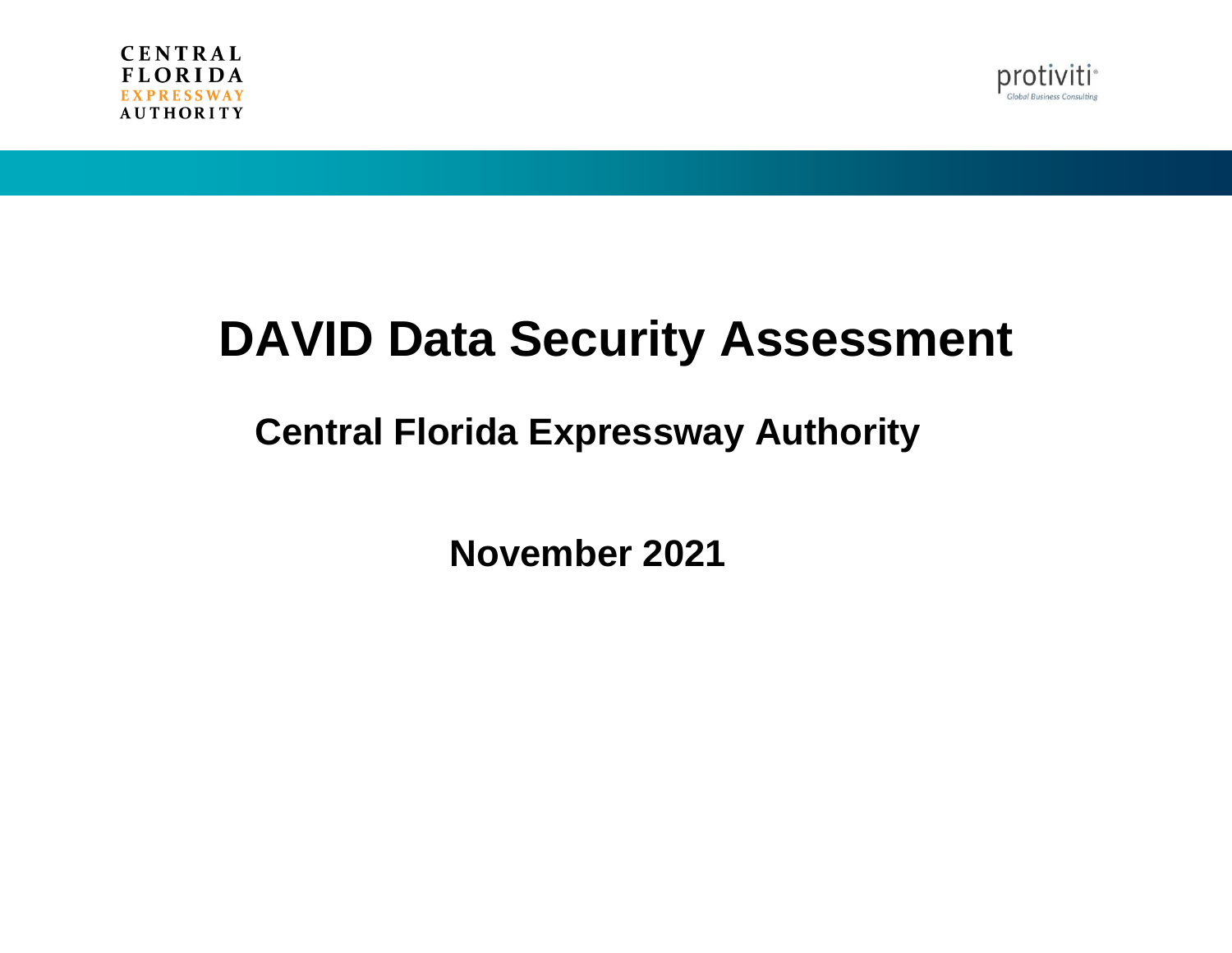

# **Table of Contents**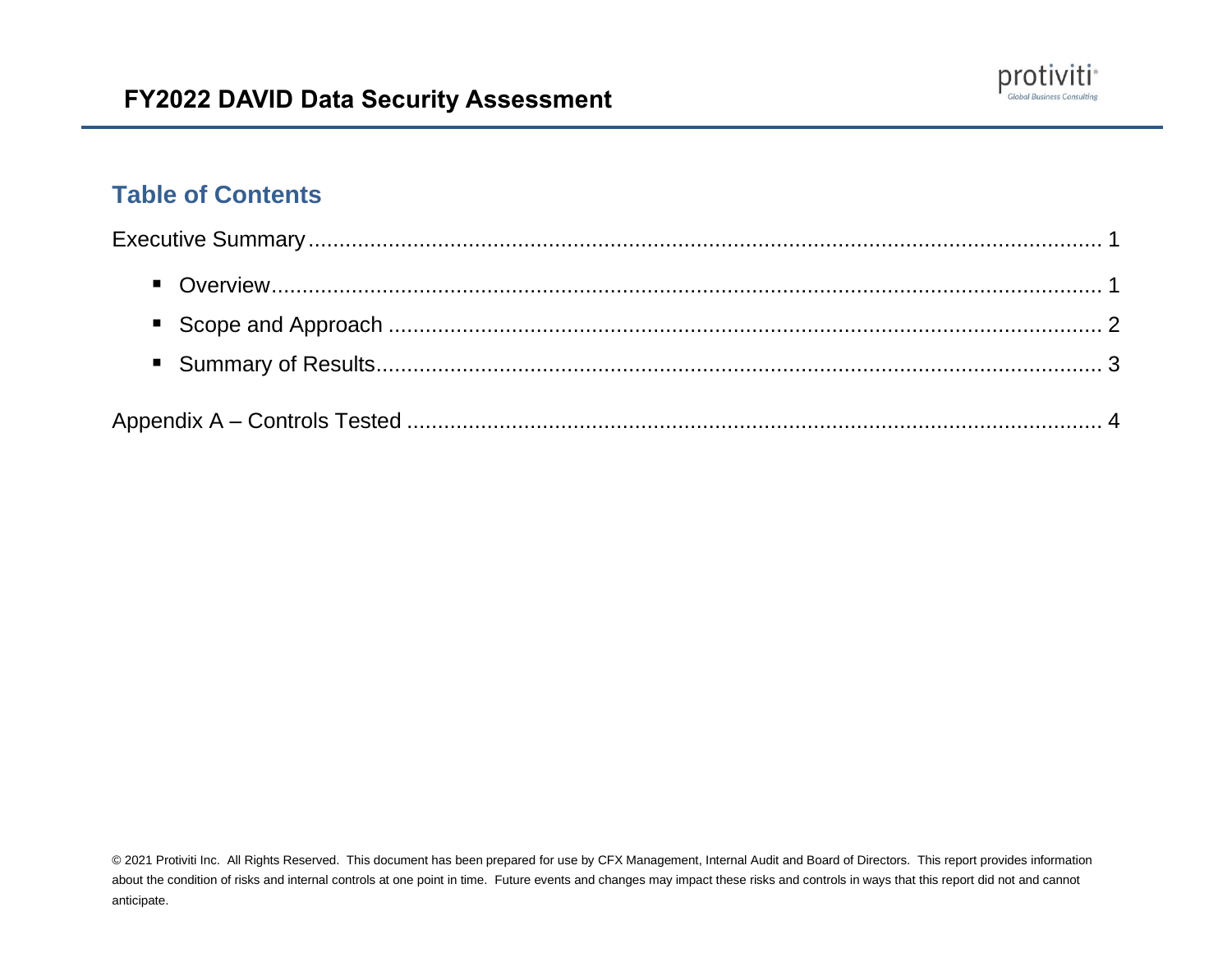### **Executive Summary**

#### **Overview**

During the period of November 8<sup>th</sup>, 2021, to November 19<sup>th</sup>, 2021, Internal Audit performed a Data Security Assessment of the Driver and Vehicle Information Database systems ("DAVID") data within the Central Florida Expressway Authority ("CFX") environment. The objectives of the assessment were to review internal controls for gaps in design related to the requirements set forth in *Section V – Safeguarding Information*, of the DHSMV Driver and Vehicle Information Database Data Exchange Memorandum of Understanding ("MOU").

The summarized objectives of *Section V* are:

- Information exchanged will not be used for any purposes not specifically authorized by the MOU. Unauthorized use includes, but is not limited to, queries not related to a legitimate business purpose, personal use, and the dissemination, sharing, copying or passing of this information to unauthorized persons.
- The Requesting Party shall not indemnify and shall not be liable to the Providing Agency for any driver license or motor vehicle information lost, damaged, or destroyed as a result of the electronic exchange of data pursuant to the MOU, except as otherwise provided in Section 768.28, Florida Statutes.
- Any and all DAVID-related information provided to the Requesting Party (CFX) as a result of the MOU, particularly data from the DAVID system, will be stored in a place physically secure from access by unauthorized persons.
- The Requesting Party shall comply with Rule 74-2, Florida Administrative Code, and with Providing Agency's security policies, and employ adequate security measures to protect Providing Agency's information, applications, data, resources, and services. The applicable Providing Agency's security policies shall be made available to Requesting Party.
- When printed information from DAVID is no longer needed, it shall be destroyed by cross-cut shredding or incineration.
- The Requesting Party (CFX) shall maintain a list of all persons authorized within the agency to access DAVID information, which must be provided to the providing agency upon request.
- Access to DAVID-related information, particularly data from the DAVID System, will be protected in such a way that unauthorized persons cannot view, retrieve, or print the information.
- Under the MOU agreement, access to DAVID shall be provided to users who are direct employees of the Requesting Party (CFX) and shall not be provided to any non-employee or contractors of the Requesting Party (CFX).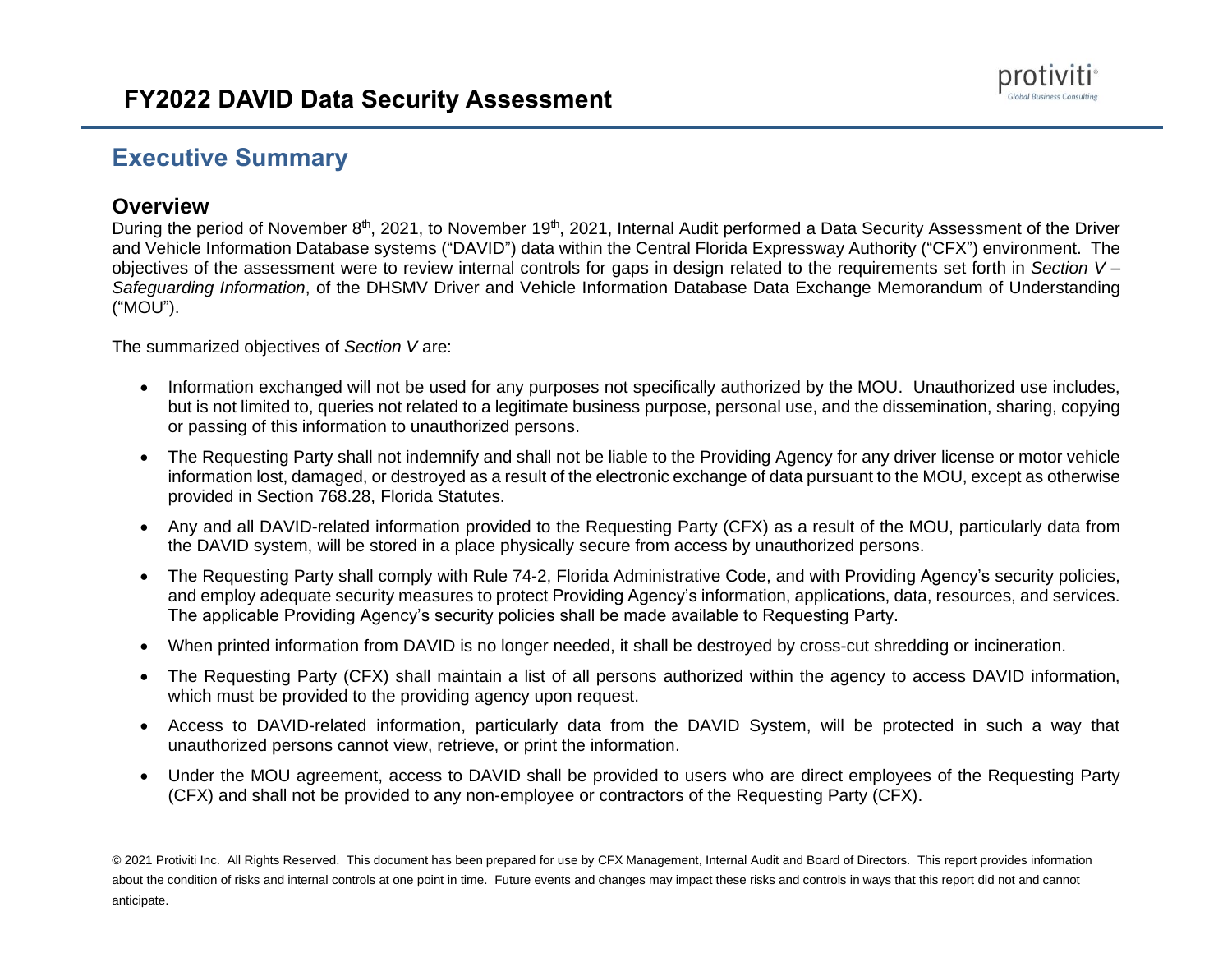#### **Scope and Approach**

Internal Audit conducted an assessment of the process used for safeguarding DAVID data in the CFX environment. In order to complete this review, the following procedures were performed:

- Reviewed policies and procedures related to the safeguarding of electronic and physical data transfers, data storage, and data access.
- Conducted interviews with key personnel to understand the *Drivers and Vehicle Information Database System Data Exchange*  process.
- CFX Management approved the scope of work and believed it to be sufficient to meet the requirements of the MOU. Performed testing of controls related to the following areas:
	- o Policies and Procedures
	- o Application Access
	- o Risk Management
	- o Change Control
	- o Data Storage
	- o Data Transfer
	- o Network Firewall
	- o Network Architecture
	- o System Authentication
	- o Access Controls
	- o Physical Security
- After testing was completed, analysis was performed to compare the results of testing to the control objectives outlined in the MOU.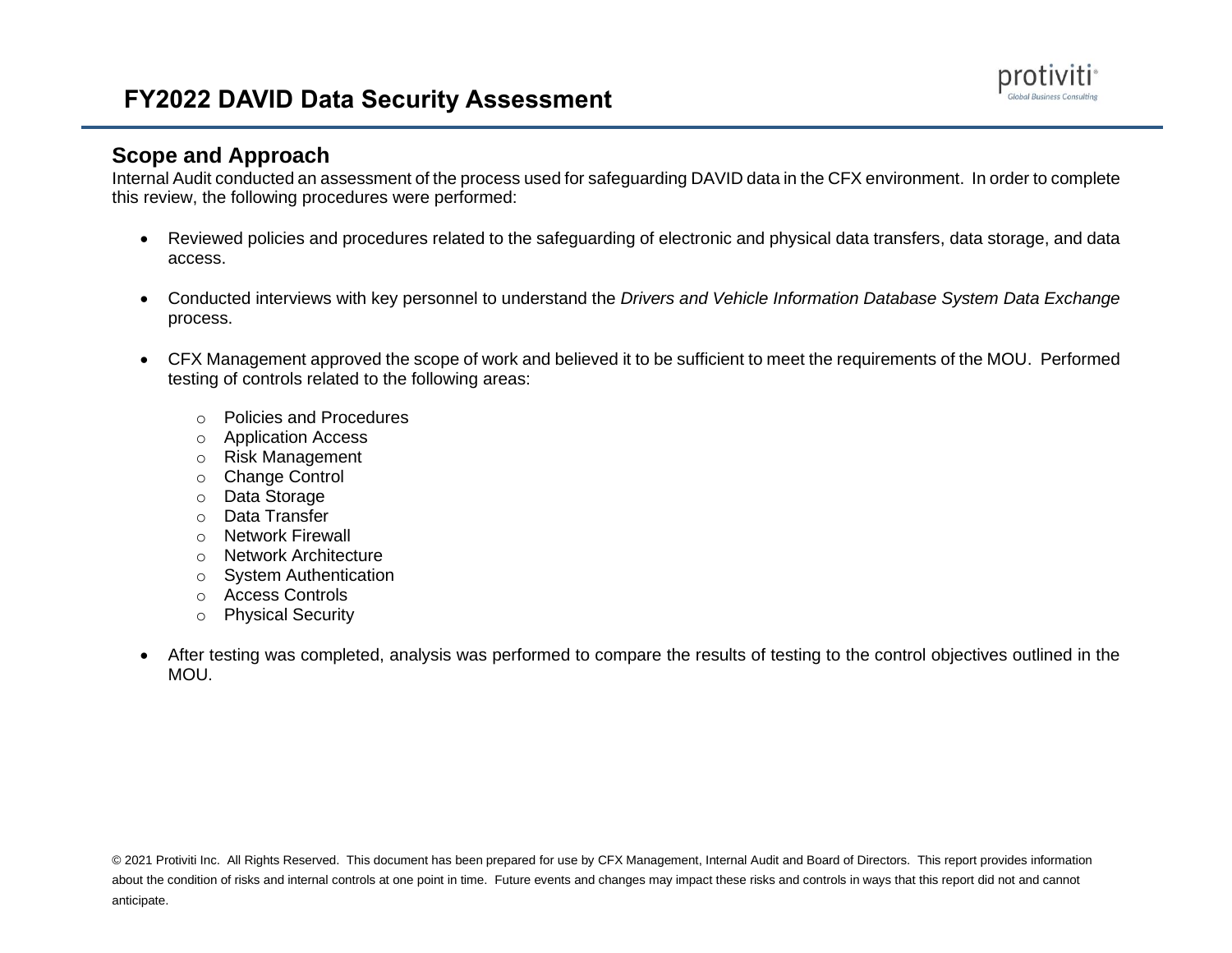

#### **Summary of Results**

As a result of this review, Internal Audit identified zero (0) observations that should be addressed in order to enhance CFX's Driver and Motor Vehicle Database system Data Exchange process.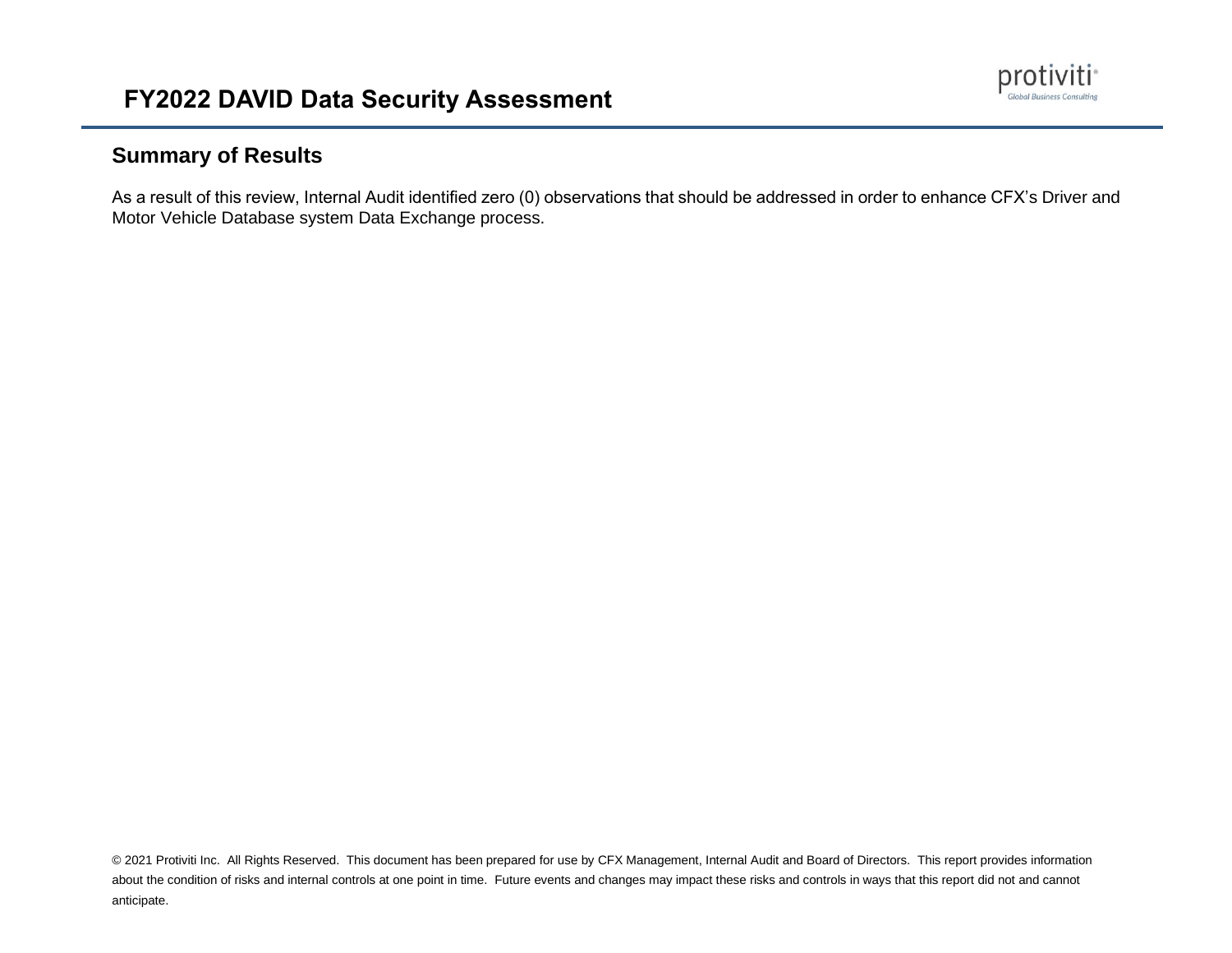# **Appendix A – Controls Tested**

|                | <b>Control Objective</b>                                                                                                                                                                                                                                                                                                                  | <b>Control Description</b>                                                                                                                                                    | <b>Testing Results</b>   |
|----------------|-------------------------------------------------------------------------------------------------------------------------------------------------------------------------------------------------------------------------------------------------------------------------------------------------------------------------------------------|-------------------------------------------------------------------------------------------------------------------------------------------------------------------------------|--------------------------|
| 1              | Document and manage legal and regulatory<br>requirements regarding cybersecurity, including<br>privacy and civil liberties obligations.                                                                                                                                                                                                   | <b>Policies and Procedures: CFX has identified</b><br>cybersecurity legal and regulatory requirements<br>and identified individuals responsible for<br>managing requirements. | <b>Control Effective</b> |
| $\overline{c}$ | Ensure governance and risk management processes<br>address cybersecurity risks.                                                                                                                                                                                                                                                           | Risk Management: CFX has documented risk<br>management processes in place to address<br>cybersecurity risks.                                                                  | <b>Control Effective</b> |
| 3              | Identify and prioritize risk responses, implement risk<br>mitigation plans, and monitor and document plan<br>implementation.                                                                                                                                                                                                              | Risk Management: CFX has implemented risk<br>management processes in place to mitigate risks<br>identified.                                                                   | <b>Control Effective</b> |
| 4              | Determine risk tolerance as necessary, based upon:<br>their analysis of sector specific risks; the agency's<br>industry sector; agency-specific risks (e.g., Health<br>Information Portability Accountability Act of 1996<br>compliance for agencies that maintain this<br>information); and the agency's role in the state's<br>mission. | Risk Management: CFX has implemented risk<br>management processes in place to identify<br>industry specific risks.                                                            | <b>Control Effective</b> |
| 5              | Establish parameters for IT Staff participation in<br>procurement activities.                                                                                                                                                                                                                                                             | Procurement Activities: CFX has implemented<br>policies and procedures for procurement<br>activities.                                                                         | <b>Control Effective</b> |
| 6              | Identify the IT issues IT staff must address during<br>procurement activities (e.g., system hardening,<br>logging, performance, service availability, incident<br>notification, and recovery expectations).                                                                                                                               | <b>Procurement Activities: CFX has</b><br>implemented policies and procedures to ensure<br>proper requirements are addressed during<br>procurement activities.                | <b>Control Effective</b> |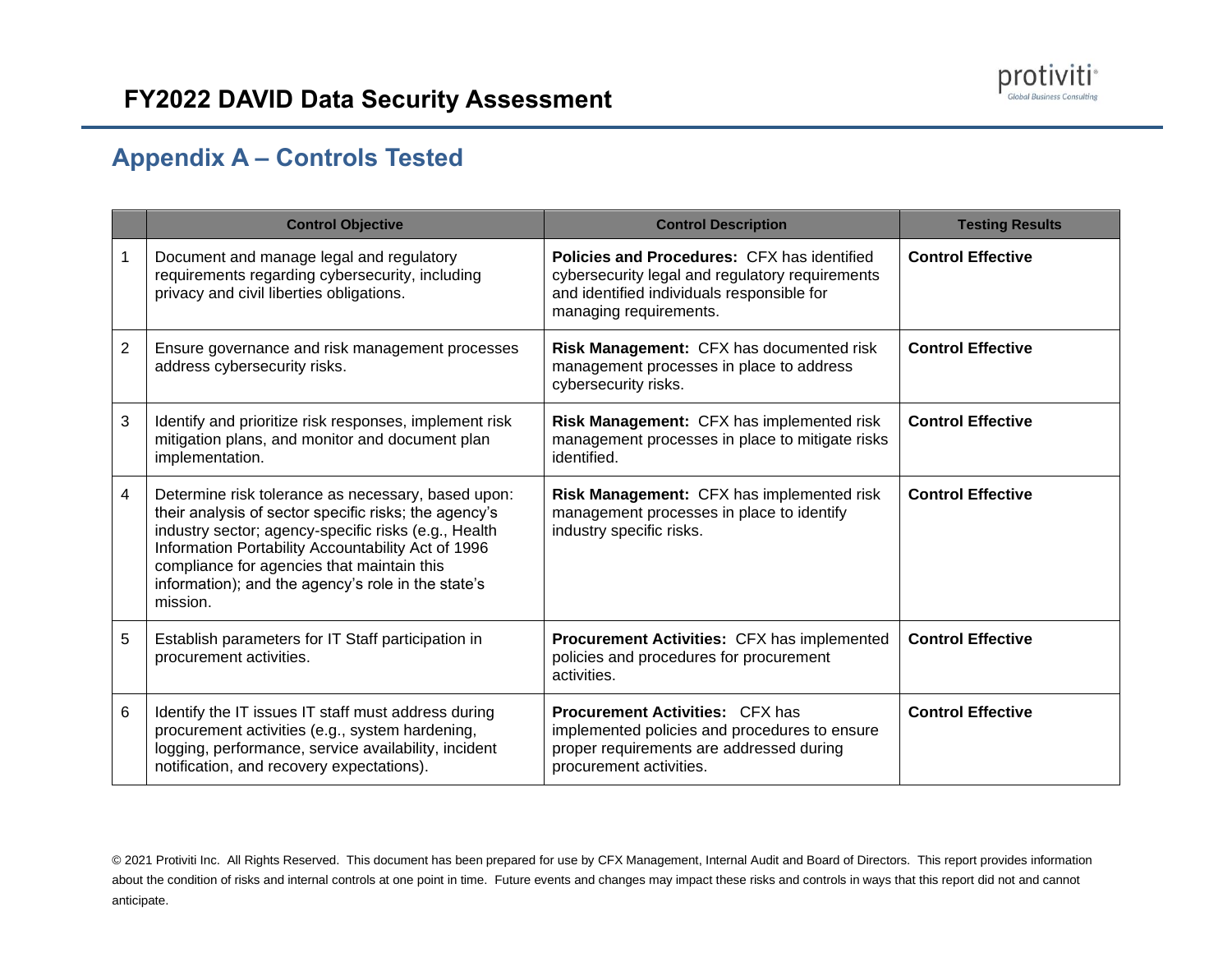

|                 | <b>Control Objective</b>                                                                                                                                                                                                               | <b>Control Description</b>                                                                                                                                                            | <b>Testing Results</b>   |
|-----------------|----------------------------------------------------------------------------------------------------------------------------------------------------------------------------------------------------------------------------------------|---------------------------------------------------------------------------------------------------------------------------------------------------------------------------------------|--------------------------|
| 7               | Prior to introducing new IT resources or modifying<br>current IT resources, perform an impact analysis. The<br>purpose of this analysis is to assess the effects of the<br>technology or modifications on the existing<br>environment. | Change Control: Changes are classified prior<br>to implementation to identify the effects of<br>changes within the environment. CFX<br>appropriately documents and tests each change. | <b>Control Effective</b> |
| 8               | Ensure that privileged users understand their roles and<br>responsibilities.                                                                                                                                                           | Privileged Access: All individuals / users with<br>privileged access are aware of their<br>responsibilities to CFX's data security.                                                   | <b>Control Effective</b> |
| 9               | Maintain adequate capacity to ensure system<br>availability and data integrity.                                                                                                                                                        | System Monitoring: CFX has implemented<br>automated mechanisms to monitor system<br>capacity and data integrity.                                                                      | <b>Control Effective</b> |
| 10              | Integrity checking mechanisms are used to verify<br>hardware integrity.                                                                                                                                                                | Hardware Integrity: Access to physical devices<br>is restricted to authorized individuals and a<br>yearly check is completed where all assets are<br>checked against asset tags.      | <b>Control Effective</b> |
| 11              | Ensure backups of information are conducted,<br>maintained, and tested periodically.                                                                                                                                                   | Backup Procedures: Backups are conducted<br>and tested periodically.                                                                                                                  | <b>Control Effective</b> |
| 12 <sup>7</sup> | Establish a policy and procedure review process that<br>facilitates continuous improvement to protection<br>processes.                                                                                                                 | Security Improvement: CFX has implemented<br>a risk assessment process to monitor and<br>facilitate improvement of security controls<br>currently in place.                           | <b>Control Effective</b> |
| 13 <sup>1</sup> | Ensure that effectiveness of protection technologies is<br>shared with stakeholders that should or must receive<br>this information.                                                                                                   | <b>Technology Effectiveness: CFX</b><br>communicates the effectiveness of implemented<br>technologies related to cybersecurity when<br>deemed necessary.                              | <b>Control Effective</b> |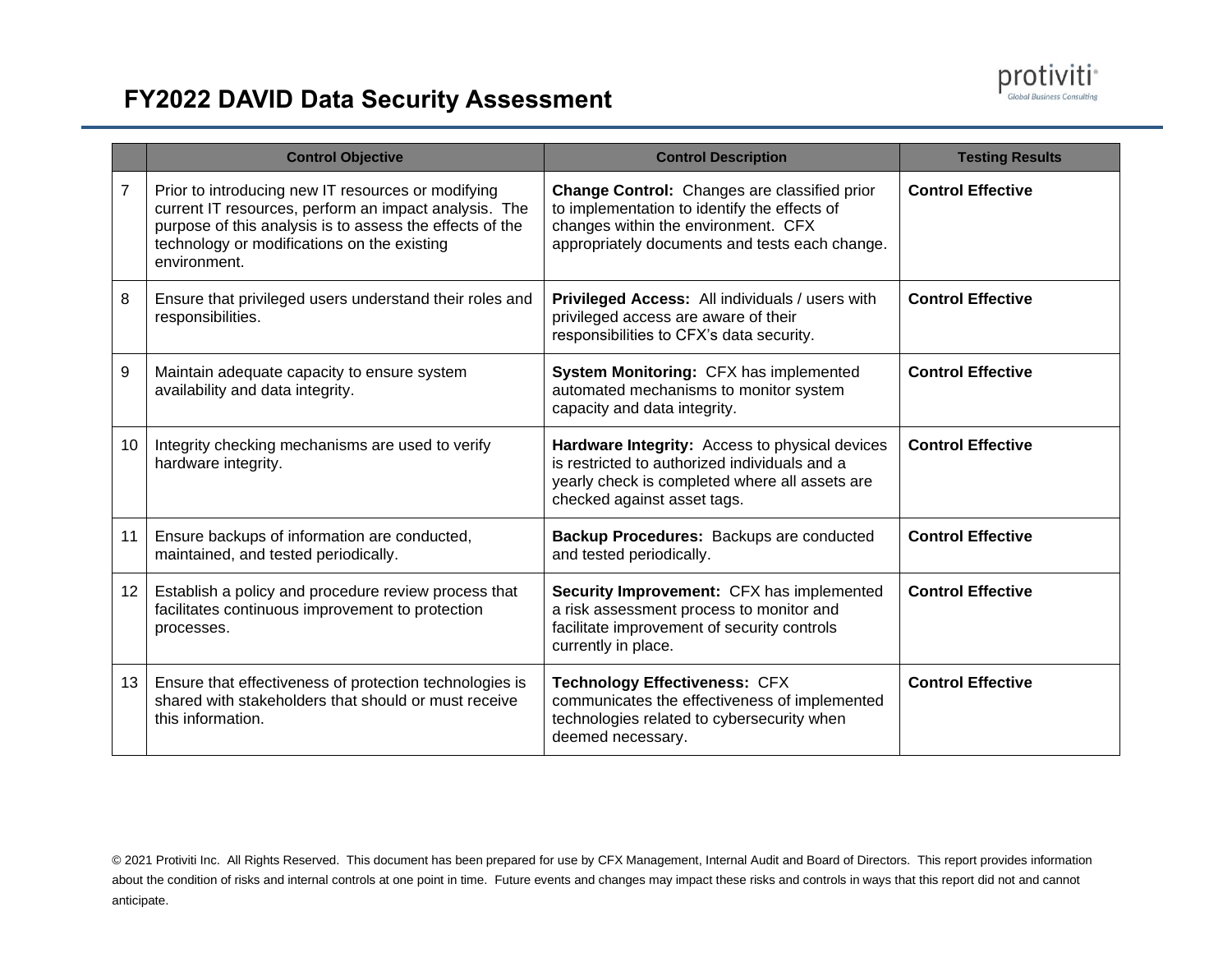

|                 | <b>Control Objective</b>                                                                                                                                                                                                                                                                                                                                        | <b>Control Description</b>                                                                                                                                                                                                                                                                                                                     | <b>Testing Results</b>   |
|-----------------|-----------------------------------------------------------------------------------------------------------------------------------------------------------------------------------------------------------------------------------------------------------------------------------------------------------------------------------------------------------------|------------------------------------------------------------------------------------------------------------------------------------------------------------------------------------------------------------------------------------------------------------------------------------------------------------------------------------------------|--------------------------|
| 14              | Each agency shall perform maintenance and repairs of<br>information systems and components consistent with<br>agency-developed policies and procedures.                                                                                                                                                                                                         | System Maintenance: Maintenance on in-<br>scope systems is documented and performed by<br>appropriate personnel or approved vendors<br>where maintenance agreements are in place.                                                                                                                                                              | <b>Control Effective</b> |
| 15              | Not engage in new development of custom<br>authenticators. Agencies assess the feasibility of<br>replacing agency-developed authenticators in legacy<br>applications.                                                                                                                                                                                           | <b>Authentication Mechanisms: CFX utilizes</b><br>Active Directory authentication on in-scope<br>systems. For systems not utilizing Active<br>Directory authentication, CFX utilizes .NET<br>authentication frameworks for one in-scope<br>system with plans to implement Active Directory<br>authentication for future system implementation. | <b>Control Effective</b> |
| 16              | Protect and restrict removable media in accordance<br>with agency-developed information security policy.                                                                                                                                                                                                                                                        | Removable Media: CFX has implemented<br>controls to prevent removable media where not<br>required for business purposes.                                                                                                                                                                                                                       | <b>Control Effective</b> |
| 17 <sup>2</sup> | Protect communications and control networks by<br>establishing perimeter security measures to prevent<br>unauthorized connections to agency IT resources.                                                                                                                                                                                                       | Network Firewall: CFX has an operational<br>firewall in place to restrict access to the internal<br>network.                                                                                                                                                                                                                                   | <b>Control Effective</b> |
| 18              | Mechanisms (e.g., failsafe, load balancing, hot swap)<br>are implemented to achieve resilience requirements in<br>normal and adverse situations.                                                                                                                                                                                                                | System Availability: CFX has implemented a<br>redundant data center to provide resiliency in the<br>event of system outages.                                                                                                                                                                                                                   | <b>Control Effective</b> |
| 19              | Each agency shall develop policies and procedures<br>that will facilitate detection of anomalous activity in a<br>timely manner and that will allow the agency to<br>understand the potential impact of events. Such<br>policies and procedures shall establish and manage a<br>baseline of network operations and expected data<br>flows for users and systems | Logging & Monitoring: Logging and auditing<br>functions are enabled on all in-scope entities. In<br>addition, all system logs are monitored for<br>unauthorized access and irregular activity.                                                                                                                                                 | <b>Control Effective</b> |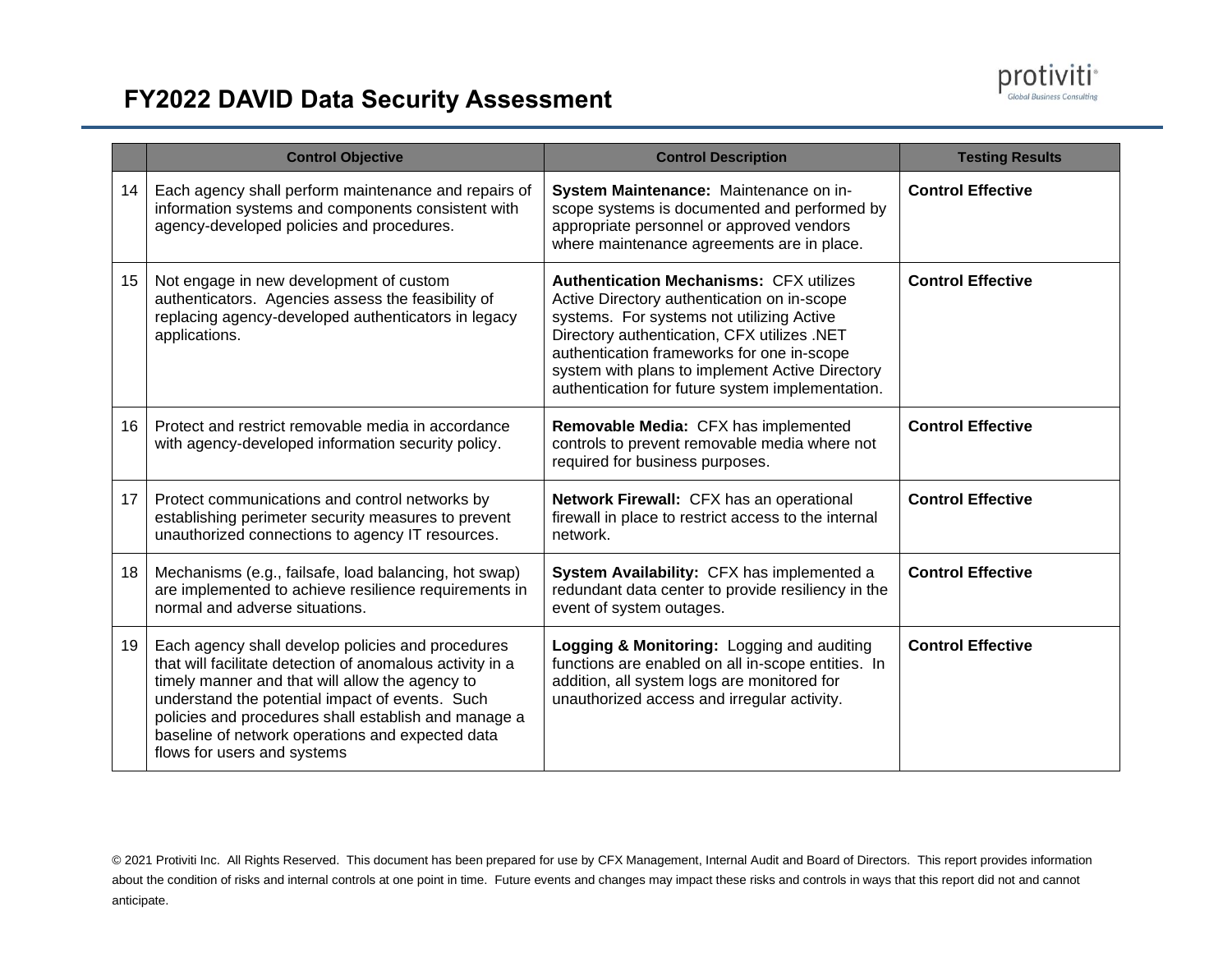

|    | <b>Control Objective</b>                                                      | <b>Control Description</b>                                                                                                                                                                                                       | <b>Testing Results</b>   |
|----|-------------------------------------------------------------------------------|----------------------------------------------------------------------------------------------------------------------------------------------------------------------------------------------------------------------------------|--------------------------|
| 20 | Monitoring for unauthorized personnel, connections,<br>devices, and software. | Access Controls: CFX has implemented badge<br>access and cameras at facilities, and firewalls,<br>file integrity, and antivirus software on systems to<br>restrict access to the internal network, and<br>unauthorized software. | <b>Control Effective</b> |